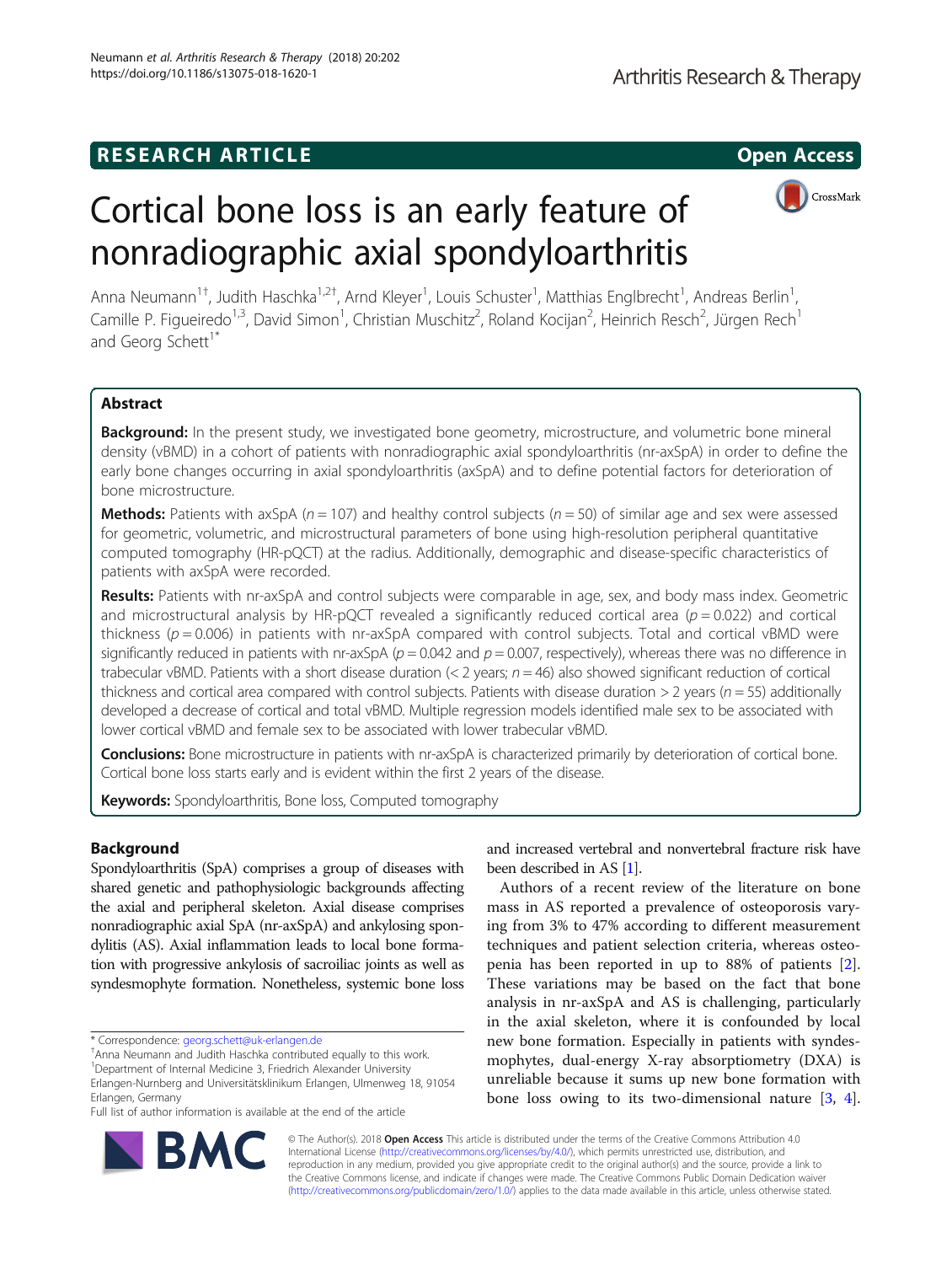However, bone loss has also been found at the hip of patients with AS [\[5](#page-9-0)–[8\]](#page-9-0). Furthermore, quantitative computed tomography (QCT), which separately measures trabecular and cortical volumetric bone density, has supported the occurrence of bone loss in AS, showing reduced trabecular volumetric bone mineral density (vBMD) in the lumbar spine in severe AS with syndesmophyte formation [[9\]](#page-9-0).

Systemic inflammation is at least partly responsible for systemic bone loss in patients owing to proinflammatory cytokines leading to a direct activation of osteoclastogenesis [\[10](#page-9-0)]. In prior studies, patients with AS showed significant bone loss as measured by DXA at the lumbar spine compared with patients with mechanical back pain [[11\]](#page-9-0). Further, in the DESIR (DEvenir des Spondyloarthrites Indifférenciées Récentes) cohort, 71.4% of patients with inflammatory back pain fulfilled Assessment of Spondyloarthritis international Society (ASAS) classification criteria for axial spondyloarthritis (axSpA), and in multiple logistic regression analyses, bone marrow edema seen on magnetic resonance imaging scans, markers of inflammation such as C-reactive protein (CRP) and erythrocyte sedimentation rate (ESR), and male sex were associated with lower bone mineral density (BMD) at any site  $[12]$  $[12]$ . Inhibition of tumor necrosis factor (TNF)-α has been reported to show a beneficial effect on BMD and bone turnover markers of patients with AS, thereby supporting the role of systemic inflammation on bone metabolism [\[13](#page-9-0)–[15](#page-9-0)]. In accordance with this, vertebral fractures in patients with AS are associated with the longer disease duration independent of age [\[16](#page-9-0)].

Bone strength depends not only on BMD but also on bone geometry and microarchitectural aspects of cancel-lous and cortical bone [[17](#page-9-0), [18](#page-9-0)]. High-resolution quantitative computed tomography (HR-pQCT) permits a noninvasive, three-dimensional assessment of bone geometry, volumetric BMD, and microarchitecture, which resembles a virtual bone biopsy of peripheral bone [[19,](#page-10-0) [20](#page-10-0)]. HR-pQCT data have been shown to correlate with BMD results obtained by DXA and with incident fracture risk in the radius, hip, and spine in postmenopausal women [\[21](#page-10-0), [22](#page-10-0)].

The aim of the present study was to investigate bone microstructure, geometry, and vBMD using HR-pQCT in a large cohort of patients with nr-axSpA in early stages of disease and to search for potential risk factors for deterioration of bone microstructure. In this context, it is important to mention that patients with AS with long-standing disease are characterized by reduction of total and cortical vBMD and cortical thickness, as well as increased cortical porosity [[23,](#page-10-0) [24\]](#page-10-0). Data on early disease, however, which may reflect the initial changes of bone in nr-axSpA, are missing to date.

# **Methods**

## Patients and control subjects

A total of 107 Caucasian patients with a diagnosis of nr-axSpA were recruited at the Department of Internal Medicine 3 of the University of Erlangen-Nuremberg, Germany. All patients fulfilled the ASAS classification criteria. Patients with AS were not included in this study because we were specifically seeking to study a population with early bone changes. Recruitment of healthy control subjects has been described elsewhere, and these individuals were matched by age and sex [\[25](#page-10-0)]. Briefly, exclusion criteria for being a healthy control subject were (1) presence or history of chronic joint pain/ swelling, (2) presence of systemic diseases, (3) documented osteopenia/osteoporosis, (4) present or past use of bisphosphonates or prednisolone, and (5) positivity for anticitrullinated protein antibodies (ACPA) or rheumatoid factor. This study was approved by the local ethics committee and the national radiation safety agency (Bundesamt fur Strahlenschutz). Informed consent was obtained from each patient, and the study was performed in accordance with the Declaration of Helsinki.

## Demographic and disease-specific characteristics

Demographic characteristics, disease duration, features of SpA (psoriasis, inflammatory bowel disease [IBD], uveitis), human leukocyte antigen (HLA)-B27 status, ESR, and serum CRP levels were recorded in all patients. Current disease activity was determined by Ankylosing Spondylitis Disease Activity Score (ASDAS-CRP; inactive disease ASDAS-CRP < 1.3, 1.3–2.0 moderate disease activity, 2.1– 3.5 high disease activity, > 3.5 very high disease activity). Spinal mobility was assessed by Bath Ankylosing Spondylitis Metrology Index (BASMI). For the assessment of present enthesitis, the Maastricht Ankylosing Spondylitis Enthesitis Score was used. Peripheral arthritis was assessed by 78 tender and 76 swollen joint counts. The Spondylitis Disease Activity Index (BASDAI) was assessed as a secondary disease activity measure, and the Bath Ankylosing Spondylitis Functional Index (BASFI) was used for patient-reported outcomes.

The use of conventional disease-modifying antirheumatic drugs (methotrexate, sulfasalazine, azathioprine, leflunomide, chloroquine, gold) and biologic agents (TNF inhibitors [TNFi]) was recorded. Further, the current or previous use of systemic glucocorticoid (GC) treatment exceeding continuous treatment with 5 mg of prednisolone-equivalent daily for more than 3 months was assessed. Treatment with nonsteroidal anti-inflammatory drugs was also recorded (on demand, daily). History of nontraumatic fractures, diagnosis of osteoporosis, and previous or ongoing antiresorptive treatment or supplementation of  $25(OH)$ vitamin  $D_3$  and calcium was taken.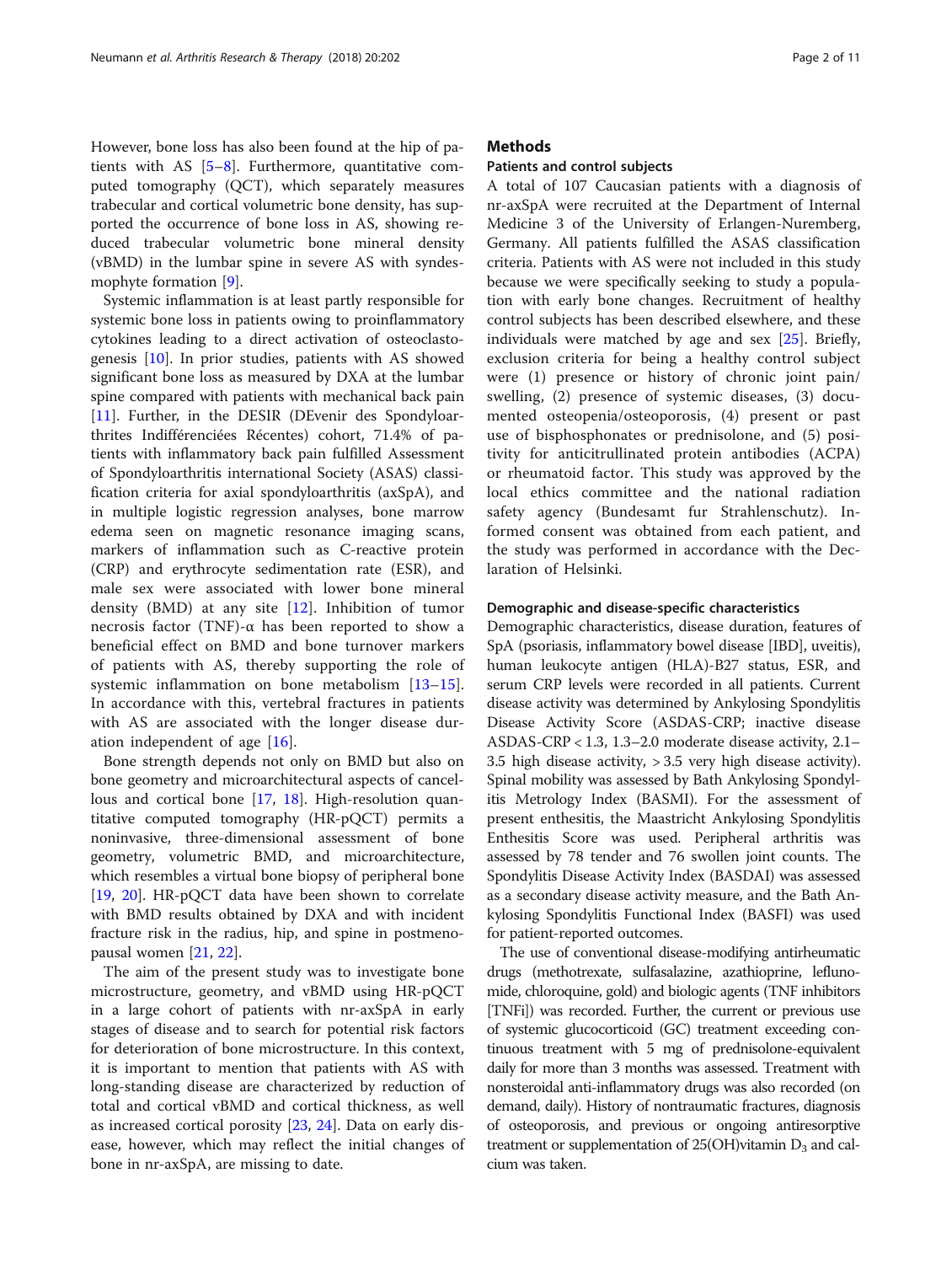# High-resolution peripheral quantitative computed tomography

HR-pQCT imaging was performed in all patients and 50 healthy age- and sex-matched control subjects using the XtremeCT scanner (SCANCO Medical, Brüttisellen, Switzerland). The scan region was selected according to the manufacturer's standard in vivo protocol of the ultradistal radius of the dominant hand. For measurement, the patient's hand was immobilized using a carbon fiber shell to reduce movement. Standardization of measurements was ensured by daily cross-calibrations with a standardized control phantom (QRM, Moehrendorf, Germany). The ROI was determined with an anteroposterior scout view and was fixed 9.5 mm proximal from the reference line. The effective dose for each scan was < 3 μSv. The reference line was set manually. The scan ROI was examined in 110 parallel slices (82-μm voxel size) with a total measurement time of 2.8 minutes. All measurements and evaluations were performed using the manufacturer's standard software. Motion grading (1–5) of each scan was performed using SCANCO Medical standard operating procedure scale, and scans graded > 3 were excluded from analysis.

vBMD, bone microstructure, and geometry were measured with HR-pQCT. Three-dimensional vBMD of the total radius (total BMD in mg of hydroxyapatite [HA]/cm<sup>3</sup>), the cortical shell (Ct. BMD, mg HA/cm<sup>3</sup>), and the trabecular compartment (Tb.BMD, mg HA/cm<sup>3</sup>) were extracted. Additional, distinctive results of trabecular BMD adjacent to bone cortex (mg HA/cm<sup>3</sup>) and central medullary trabecular BMD (mg HA/cm<sup>3</sup>) were expressed. Results of bone microstructure included bone volume fraction (BV/TV, %), trabecular number (mm−<sup>1</sup> ), trabecular thickness (μm), trabecular separation (Tb.Sp, μm), inhomogeneity of the trabecular network (μm), cortical thickness (Ct.Th, μm), and cortical porosity (Ct.Po, %). Furthermore, bone geometry was represented by total, cortical, and trabecular bone area (mm<sup>2</sup>). All these parameters were calculated by using automated software. Reliability of the automated contouring method of the Xtreme CT scanner software has recently been shown [\[26\]](#page-10-0).

#### Statistical analysis

Data were collected, organized, and analyzed using IBM SPSS Statistics software (IBM, Armonk, NY, USA). If not stated otherwise, categorical variables are presented as number and percent, and continuous variables are provided as median (IQR). Inferential comparisons comprised chi-square tests for categorical variables (indicated as number and percent in the tables) to check for observed deviations from expected frequencies, as well as the Kruskal-Wallis and Mann-Whitney  $U$  tests to compare data derived from interval scales. To investigate potential relationships of total, cortical, and trabecular vBMD with disease-related or demographic parameters, multiple linear regression models were computed with an enter procedure including all predictors at a single step. The first model incorporated sex, age, BMI, and smoking status. The second model included sex, age, BMI, remission status, disease duration, treatment with TNFi, prior GC treatment, HLA-B27 status, and peripheral arthritis. A p value less than 0.05 was considered significant.

# Results

# Characteristics of patients with nr-axSpA and healthy control subjects

A total of 107 patients with nr-axSpA and 50 healthy control subjects were recruited for this bone analysis. Six patients with nr-axSpA could not be further analyzed, owing to unacceptable motion artefacts, leaving 101 patients with nr-axSpA to be analyzed. Demographic and disease-specific characteristics are shown in Table [1](#page-3-0). Patients with nr-axSpA and control subjects were comparable in age (median [IQR], 45.0 [15.0] vs. 44.76 [26.0] years,  $p = 0.917$ ), sex (females, 41.6% vs. 40%,  $p = 0.852$ ), and BMI (median [IQR], 26.3 [6.5] vs. 23.8 [5.2],  $p = 0.118$ ). Of the patients, 37.6% were former or current smokers, with no significant difference compared with healthy control subjects.

Of patients with nr-axSpA, 75% showed HLA-B27 positivity, and 12.9% of the patients had psoriasis, 7.9% had anterior uveitis, and 6.9% had IBD in their medical history. Systemic inflammation markers were only minimally elevated, with CRP at 6.2 (4.0) mg/L and ESR at 12.7 (10.5) mm. Median disease duration was 6.5 (9.0) years. Disease activity as assessed by ASDAS-CRP was 2.1 (1.4). Only 14.9% of patients were in ASDAS-CRP remission, despite 58.4% of patients being on TNFi treatment with a median (IQR) duration of 2.0 (4.0) years of treatment. Details on the characteristics of patients with nr-axSpA receiving a TNFi and those without a TNFi are summarized in Additional file [1.](#page-9-0) Clinical assessment by BASMI showed mild impairment of spinal mobility with a median (IQR) score of 1.1 (2) units, whereas patient-reported outcomes revealed a BASDAI of 3.5 (3.6) units and a BASFI of 2.9 (3.8).

Serum 25(OH)vitamin  $D_3$  level (median (IQR)) was 32.4 (16.3) ng/ml. Fractures after inadequate trauma were reported in seven patients (6.9%), five patients had prior or current antiresorptive treatment, 7.9% had supplementation with calcium, and 25.7% had supplementation with  $25(OH)$ vitamin  $D_3$ .

#### Bone geometry and vBMD in patients with nr-axSpA

Bone geometry showed a significant difference in the cortical area between patients with nr-axSpA and control subjects ( $p = 0.022$ ), whereas there was no difference in the total bone area ( $p = 0.700$ ) or the trabecular area  $(p = 0.374)$  (Table [2](#page-4-0)). Cortical vBMD suggested a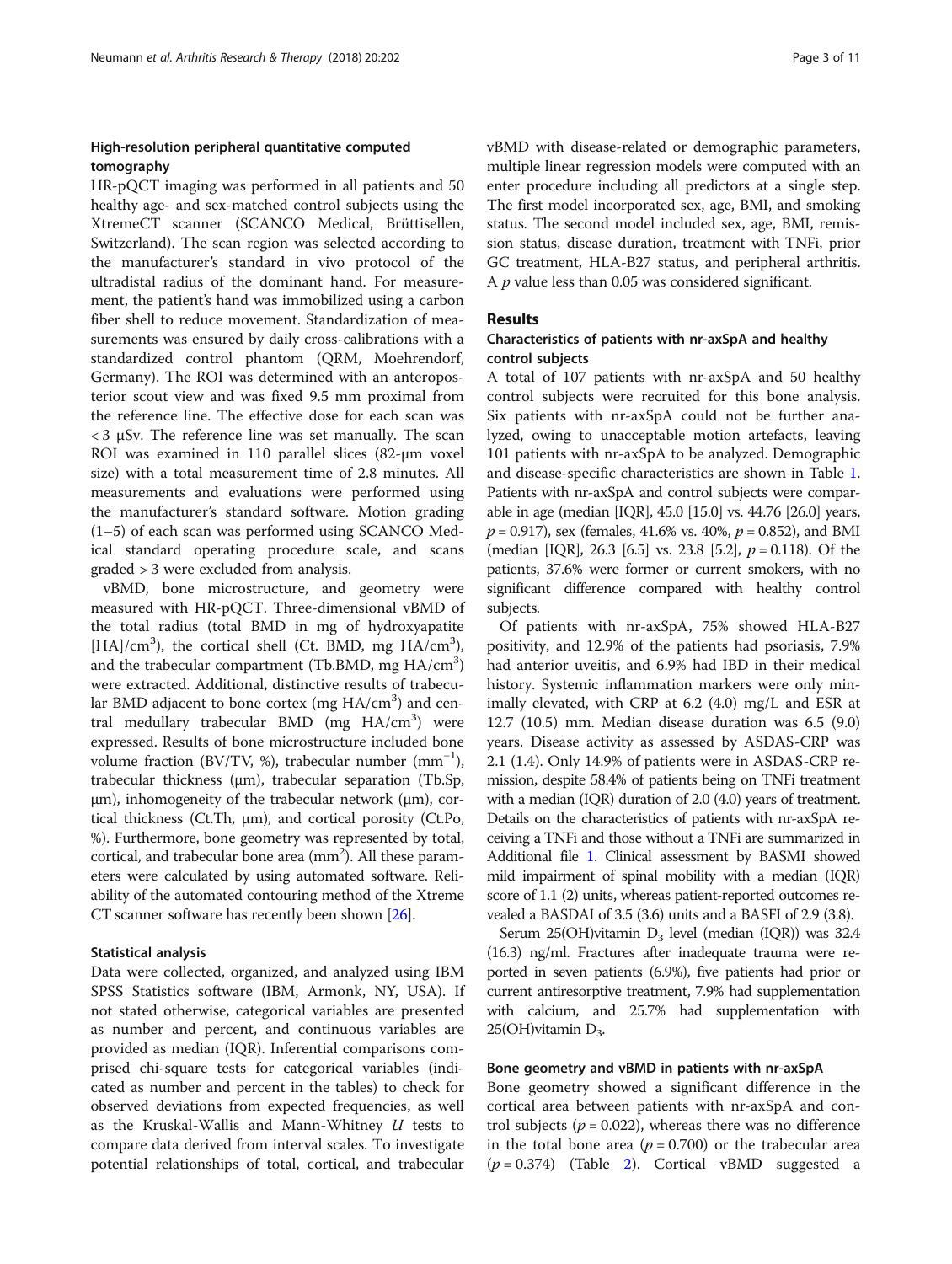|                                                          | Nr-axSpA<br>$(n = 101)$ | Control subjects<br>$(n = 50)$ | $p$ Value |
|----------------------------------------------------------|-------------------------|--------------------------------|-----------|
| Demographic characteristics                              |                         |                                |           |
| Female sex, n (%)                                        | 42 (41.6)               | 20(40)                         | 0.852     |
| Age, yr                                                  | 45.0 (15.0)             | 44.76 (26.0)                   | 0.917     |
| Height, m                                                | 1.74(0.1)               | 1.74(0.1)                      | 0.997     |
| Weight, kg                                               | 81.1 (21.5)             | 76.0 (18.5)                    | 0.054     |
| Body mass index, kg/m <sup>2</sup>                       | 26.3(6.5)               | 23.8(5.2)                      | 0.118     |
| Current or previous smoking, n (%)                       | 38 (37.6)               | 11(24.4)                       | 0.119     |
| Disease-specific characteristics                         |                         |                                |           |
| HLA-B27 positivity, n (%)                                | 75 (75.0)               |                                |           |
| Duration of disease, yr                                  | 6.5(9.0)                |                                |           |
| Disease remission, n (%)                                 | 15 (14.9)               |                                |           |
| ASDAS-CRP, units                                         | 2.1(1.4)                |                                |           |
| BASDAI, units                                            | 3.5(3.6)                |                                |           |
| C-reactive protein, mg/L                                 | 6.2(4.0)                |                                |           |
| ESR, mm                                                  | 12.7 (10.5)             |                                |           |
| BASFI, units                                             | 2.9(3.8)                |                                |           |
| BASMI, units                                             | 1.1(2)                  |                                |           |
| Peripheral arthritis, n (%)                              | 35 (34.7)               |                                |           |
| Dactylitis, n (%)                                        | 2(2.0)                  |                                |           |
| Enthesitis, n (%)                                        | 17 (16.8)               |                                |           |
| MASES, units                                             | 1.1(1)                  |                                |           |
| Psoriasis, n (%)                                         | 13 (12.9)               |                                |           |
| Uveitis, n (%)                                           | 8(7.9)                  |                                |           |
| Inflammatory bowel disease, n (%)                        | 7(6.9)                  |                                |           |
| Low trauma fracture, n (%)                               | 7(6.9)                  |                                |           |
| 25(OH)vitamin D <sub>3</sub> , ng/ml                     | 32.4 (16.3)             |                                |           |
| Treatment modalities                                     |                         |                                |           |
| Current biologic therapy <sup>a</sup> , n (%)            | 59 (58.4)               |                                |           |
| Duration of biologic therapy, yr                         | 2.0(4.0)                |                                |           |
| Current DMARD therapy <sup>b</sup> , n (%)               | 28 (27.7)               |                                |           |
| NSAID, n (%)                                             | 68 (67.3)               |                                |           |
| NSAID daily, n (%)                                       | 22 (21.8)               |                                |           |
| NSAID on demand, n (%)                                   | 46 (45.5)               |                                |           |
| Prednisolone $\geq$ 5 mg > 3 months <sup>c</sup> , n (%) | 32 (31.7)               |                                |           |
| Calcium substitution, n (%)                              | 8(7.9)                  |                                |           |
| 25(OH)vitamin $D_3$ substitution, n (%)                  | 26 (25.7)               |                                |           |
| Antiresorptive treatment, n (%)                          | 5(5.0)                  |                                |           |

<span id="page-3-0"></span>Table 1 Demographic and disease-specific characteristics of patients with nonradiographic axial spondyloarthritis and healthy control subjects

Abbreviations:  $axSpA$  Axial spondyloarthritis, ESR Erythrocyte sedimentation rate, 25(OH)vitamin D<sub>3</sub>, 25-Hydroxyvitamin D<sub>3</sub>, ASDAS-CRP Ankylosing Spondylitis Disease Activity Score, defined as inactive < 1.3, moderate < 2.1, high < 3.5, very high > 3.5 disease activity, disease remission defined as ASDAS-CRP < 1.3, BASDAI Bath Ankylosing Spondylitis Disease Activity Index, BASFI Bath Ankylosing Spondylitis Functional Index, BASMI Bath Ankylosing Spondylitis Metrology Index, MASES Maastrich Ankylosing Spondylitis Enthesitis Score, DMARD Disease-modifying antirheumatic drug, NSAID Nonsteroidal anti-inflammatory drug

Results are median (IQR) or absolute value and percent

<sup>a</sup>Tumor necrosis factor inhibitors

<sup>b</sup>Methotrexate, sulfasalazine, azathioprine, leflunomide, mesalazine

History of treatment with  $\geq$  5 mg prednisolone for  $\geq$  3 months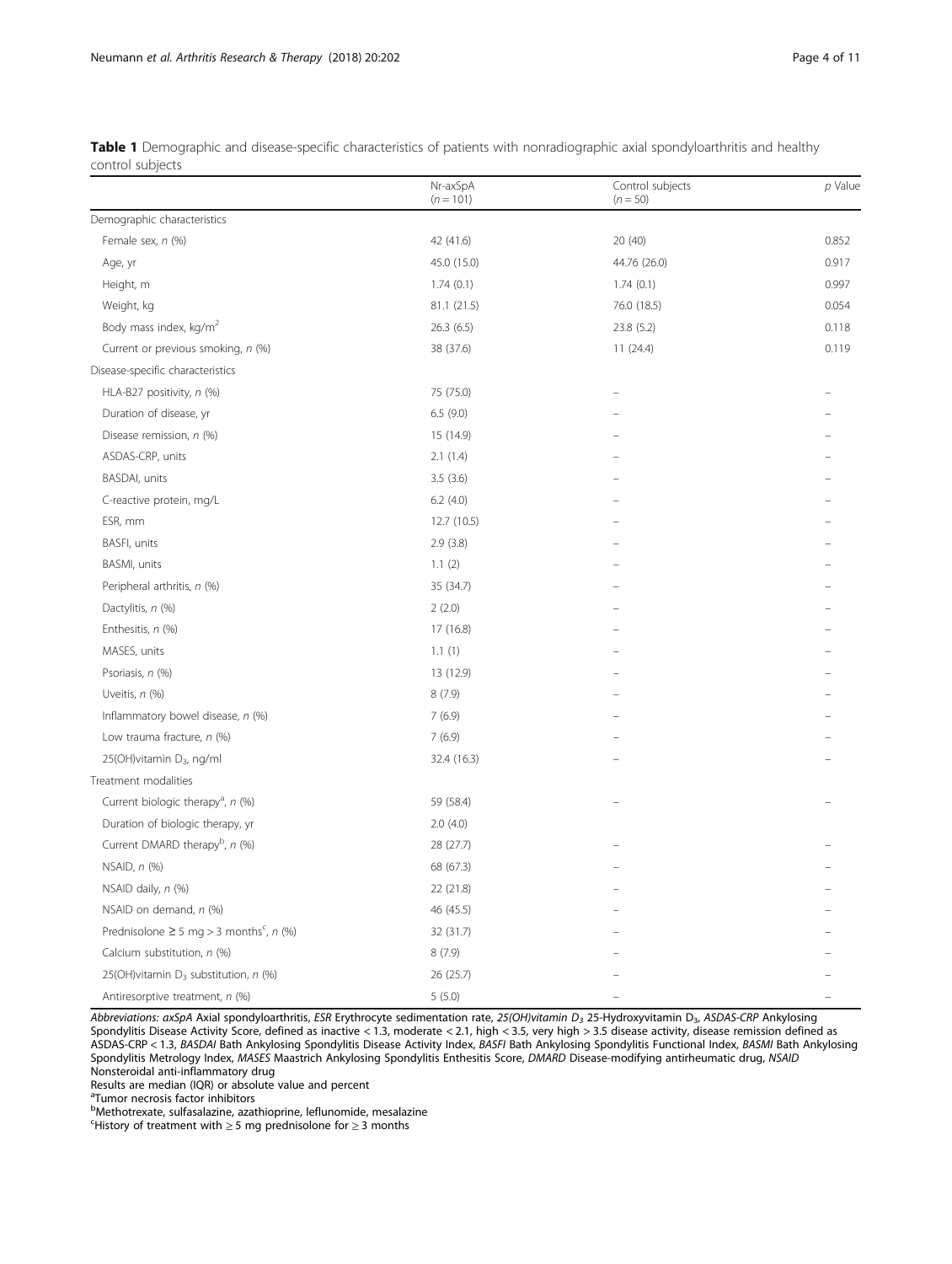| quantitative computed tomography |                      |                                |           |
|----------------------------------|----------------------|--------------------------------|-----------|
|                                  | axSpA<br>$(n = 101)$ | Control subjects<br>$(n = 50)$ | $p$ Value |
| Bone geometry                    |                      |                                |           |
| Total bone area, mm <sup>2</sup> | 334 (108)            | 326 (116)                      | 0.700     |
| Ct. area, $mm2$                  | 60 (20)              | 65 (23)                        | 0.022     |
| Tb. area, mm <sup>2</sup>        | 265 (78)             | 254 (83)                       | 0.374     |
| Volumetric bone mineral density  |                      |                                |           |
| Total BMD, HA/cm <sup>3</sup>    | 313 (70)             | 334 (61)                       | 0.042     |
| Ct. BMD, HA/cm <sup>3</sup>      | 823 (66)             | 846 (78)                       | 0.007     |
| Tb. BMD, HA/cm <sup>3</sup>      | 174(44)              | 183 (68)                       | 0.376     |
| Tb. meta BMD, HA/cm <sup>3</sup> | 234 (43)             | 243 (61)                       | 0.310     |
| Tb. inn BMD, HA/cm <sup>3</sup>  | 133 (47)             | 141 (72)                       | 0.491     |
| Bone microstructure              |                      |                                |           |
| BV/TV, %                         | 14.5(3.7)            | 15.2(5.7)                      | 0.383     |
| Tb. N, $mm^{-1}$                 | 2.08(0.31)           | 2.11(0.42)                     | 0.799     |
| Tb. Th, µm                       | 70 (15)              | 72 (17)                        | 0.486     |
| Tb. Sp, µm                       | 417 (83)             | 410 (104)                      | 0.602     |
| Inhomogeneity, µm                | 172 (44)             | 169 (47)                       | 0.828     |
| Ct. Th, µm                       | 767 (190)            | 840 (160)                      | 0.006     |
| Ct. Po, %                        | 2.4 (1.66)           | 2.2(1.57)                      | 0.685     |

<span id="page-4-0"></span>Table 2 Bone microstructure in patients with nonradiographic axial spondyloarthritis assessed by high-resolution peripheral

Abbreviations: axSpA Axial spondyloarthritis, Ct. Cortical, Tb. Trabecular, Tb. meta BMD Peripheral trabecular density adjacent to cortex, Tb. inn BMD Central medullary trabecular density, BV/TV Trabecular bone volume, Th Thickness, Sp Separation, Po Porosity

Bone geometry, microstructure, and volumetric bone mineral density (BMD) determined by high-resolution peripheral quantitative computed tomography at the ultradistal radius. Results are median (interquartile range) Bold indicates significant differences ( $p < 0.05$ )

reduction in patients with axSpA (compared with control subjects;  $p = 0.007$ ), whereas trabecular BMD showed no difference  $(p = 0.376)$ . Also, no difference between nr-axSpA and control subjects was found for the central medullary and peripheral trabecular density adjacent to cortex  $(p = 0.310$  and  $p = 0.941$ , respectively). Overall total vBMD was different in patients with  $axSpA$ , showing lower values than in control subjects ( $p$ ) = 0.042), which was based on the differences in cortical BMD.

# Bone microstructure in patients with nr-axSpA

Assessment of parameters of bone microstructure showed results very consistent with bone geometry and vBMD with reduced cortical thickness ( $p = 0.006$ ). Trabecular bone structure showed no reduction in trabecular bone volume ( $p = 0.383$ ), number ( $p = 0.799$ ), thickness  $(p = 0.486)$ , or increased inhomogeneity  $(p = 0.828)$  or trabecular separation ( $p = 0.602$ ). Further cortical analysis showed no increases in cortical porosity ( $p = 0.685$ ) or in pore volume and pore diameter ( $p = 0.919$  and  $p = 0.827$ , respectively). (Figs. [1](#page-5-0) and [2a\)](#page-6-0).

# Bone microarchitecture and vBMD with respect to disease duration in patients with nr-axSpA

The overall disease duration was 6.5 (9) years, with men having longer disease duration than women (5.0 [10] vs. 2.0 [4],  $p = 0.021$ ). To assess the impact of disease duration on bone microstructure and vBMD, patients were divided into two groups. Forty-six patients had a disease duration of less than 2 years. Comparison between the two groups and healthy control subjects revealed a significant difference in cortical vBMD ( $p = 0.012$ ), cortical thickness  $(p = 0.015)$ , and cortical pore diameter  $(p = 0.007)$ . No difference in trabecular bone density and microstructure was observed (Table [3](#page-7-0)). Further intergroup comparisons showed that cortical vBMD is decreased in patients with long-standing disease compared with control subjects  $(p = 0.004)$ , whereas there was only a trend in early SpA ( $p = 0.096$ ). Cortical thickness, however, is already decreased in early nr-axSpA ( $p = 0.050$ ), but the decrease is more prominent in patients with long-standing disease than in control subjects ( $p = 0.007$ ).

# Bone microarchitecture and vBMD with respect to glucocorticoid treatment in patients with nr-axSpA

Patients were divided into two groups according to their prior exposure to GC treatment (> 5 mg of prednisolone equivalent over  $\geq$  3 months) in their medical history. Patients treated with GC showed a reduced trabecular vBMD compared with GC-naïve patients  $(p = 0.044)$ , whereas there was no difference in total or cortical vBMD. Further, especially vBMD of the centrally located trabecular network ( $p = 0.014$ ) showed a reduction, whereas there was no difference of trabecular bone adjacent to cortex  $(p = 0.209)$ . Bone microstructure showed deterioration of the trabecular network with reduced trabecular bone volume (BV/TV;  $p = 0.045$ ) as well as increased inhomogeneity index ( $p = 0.007$ ) and Tb.Sp ( $p = 0.037$ ) in patients treated with prednisolone. Cortical thickness showed no significant difference ( $p = 0.959$ ). (Fig. [2b](#page-6-0)).

Factors associated with cortical bone changes in nr-axSpA The first multiple logistic regression model for demographic variables included sex, age, BMI, and smoking status. Male sex was associated with lower cortical vBMD ( $p = 0.001$ ), whereas female sex was associated with lower trabecular vBMD ( $p < 0.001$ ). The model for total vBMD revealed no demographic predictor (Table [4](#page-8-0)). In a second model, sex, age, BMI, remission status, disease duration, treatment with TNFi, prior GC treatment, HLA-B27 status, and peripheral arthritis were included. In these models, male sex again was associated with lower cortical vBMD ( $p = 0.004$ ), whereas female sex was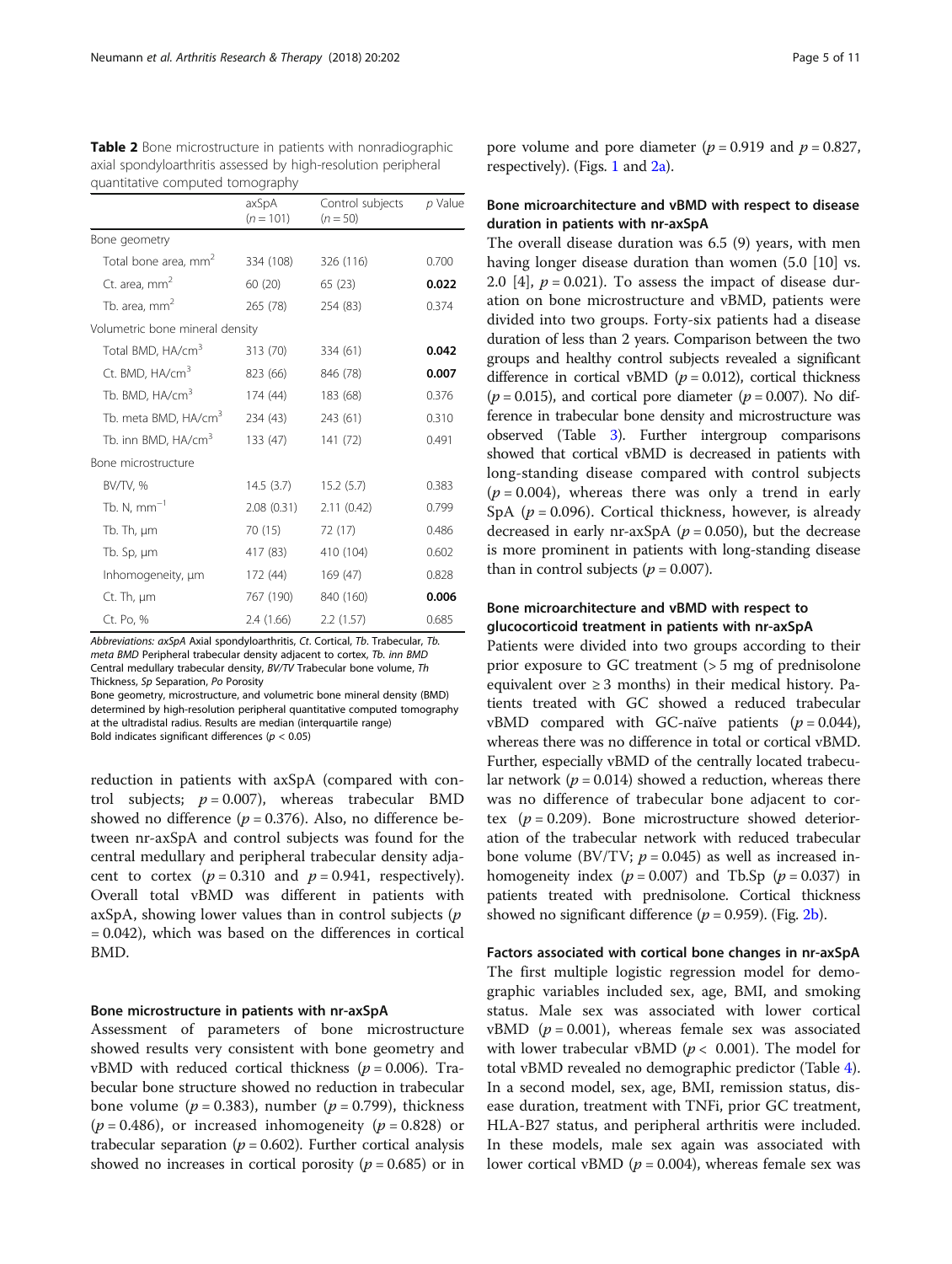<span id="page-5-0"></span>

associated with lower trabecular vBMD ( $p = 0.001$ ). The model for total vBMD identified no predictors. Prior GC treatment was associated with lower trabecular vBMD  $(p = 0.041)$ . Interestingly, disease duration was positively associated with trabecular vBMD ( $p = 0.010$ ). All further parameters, including age, BMI, remission status, treatment with TNFi, HLA-B27 status, and peripheral arthritis, did not show significant results.

# **Discussion**

Bone loss is a well-known phenomenon in axSpA, especially in long-standing disease. In the present study, we performed a detailed analysis of bone microstructure in a large cohort of patients with axSpA, with disease duration of less than 2 years in nearly 50% of patients. Our analysis shows that patients with nr-axSpA are characterized by a virtually exclusive cortical but not trabecular bone pathology, which is remarkable. Cortical bone changes characterized by changed geometry, BMD, and

microstructure were found early in the disease course of axSpA.

To date, different structural and compartmental changes in bone have been identified using HR-pQCT in systemic inflammatory diseases. Whereas in rheumatoid arthritis a significant deterioration of cortical and trabecular bone has been described, especially in ACPA-positive patients, patients with psoriatic arthritis show predominantly changes of trabecular bone [\[27](#page-10-0), [28](#page-10-0)]. In contrast, in patients with IBD, primarily a loss of cortical bone has been found [[29](#page-10-0)]. The described changes of cortical bone in nr-axSpA reflect bone structural changes found in patients with IBD.

Our study shows that cortical bone loss as evidenced by cortical thinning happens early in axSpA and can already be found within the first 2 years of disease. In accordance with this, a previous HR-pQCT study of male patients with established AS showed a reduction of cortical vBMD and increased cortical porosity [[24\]](#page-10-0). In this study, however, patients had long-standing disease, with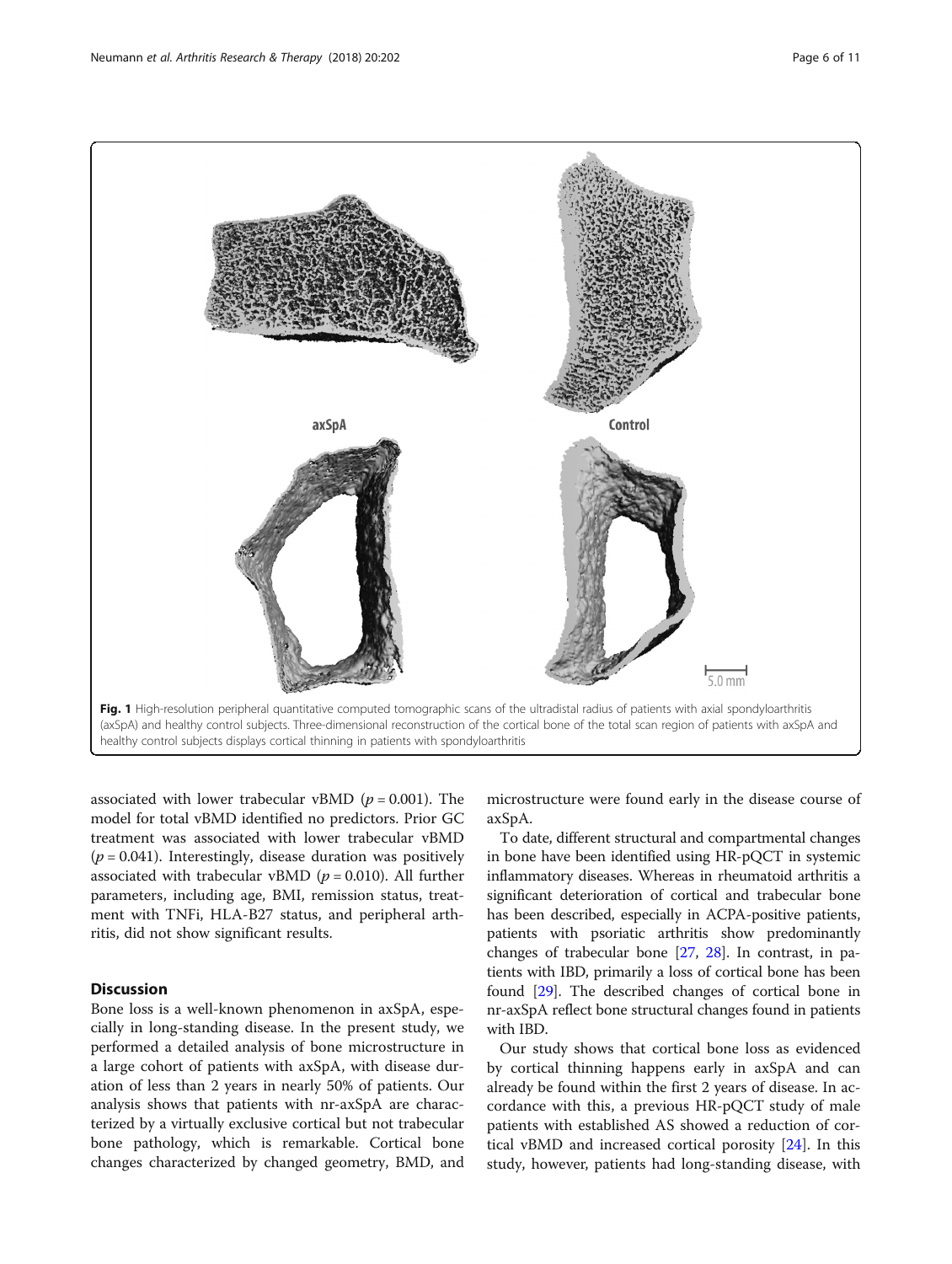<span id="page-6-0"></span>

a median duration of symptoms longer than 20 years. Cortical thinning and low cross-sectional area in the peripheral skeleton in patients with AS were strongly as-sociated with the presence of vertebral fractures [\[24](#page-10-0)]. These findings are in accordance with the previously

described association of cortical thinning and loss of cortical BMD at the radius and the tibia with the occurrence of vertebral fractures in men in the general population [[30\]](#page-10-0). The median disease duration in our study was much shorter (6.5 years) than in the aforementioned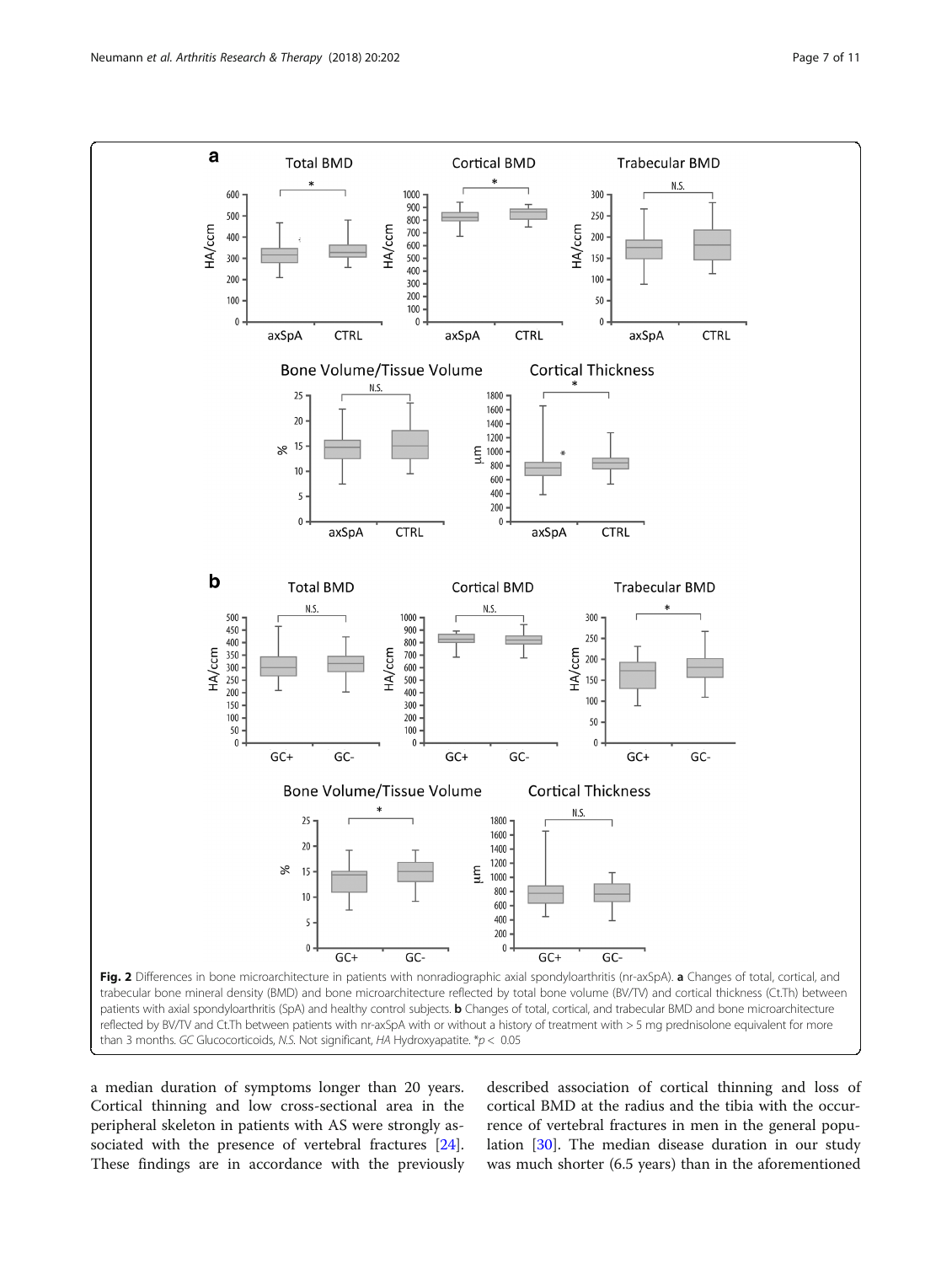|                                     | axSpA<br>$< 2$ yr<br>$(n =$<br>46) | axSpA<br>> 2 yr | Control<br>subjects<br>$(n = 55)$ $(n = 50)$ | $axSpA < 2$ yr vs. control $axSpA < 2$ yr vs.<br>$axSpA < 2$ yr vs.<br>axSpA<br>subjects<br>> 2 years vs. control<br>subjects |       | $axSpA > 2$ yr | $axSpA > 2$ yr vs. control<br>subjects |
|-------------------------------------|------------------------------------|-----------------|----------------------------------------------|-------------------------------------------------------------------------------------------------------------------------------|-------|----------------|----------------------------------------|
| Bone geometry                       |                                    |                 |                                              |                                                                                                                               |       |                |                                        |
| Total bone area,<br>mm <sup>2</sup> | 317<br>(114)                       | 349<br>(94)     | 326 (116)                                    | 0.060                                                                                                                         | 0.322 | 0.023          | 0.136                                  |
| Ct. area, mm <sup>2</sup>           | 59 (18)                            | 61(22)          | 65(23)                                       | 0.068                                                                                                                         | 0.032 | 0.703          | 0.066                                  |
| Tb. area, $mm2$                     | 250<br>(95)                        | 277<br>(88)     | 254 (83)                                     | 0.068                                                                                                                         | 0.628 | 0.041          | 0.062                                  |
| Volumetric bone mineral density     |                                    |                 |                                              |                                                                                                                               |       |                |                                        |
| Total BMD, HA/<br>cm <sup>3</sup>   | 317<br>(49)                        | 309<br>(75)     | 334 (61)                                     | 0.096                                                                                                                         | 0.170 | 0.423          | 0.036                                  |
| Ct. BMD, HA/<br>cm <sup>3</sup>     | 833<br>(62)                        | 814<br>(65)     | 846 (78)                                     | 0.012                                                                                                                         | 0.096 | 0.167          | 0.004                                  |
| Tb. BMD, HA/<br>cm <sup>3</sup>     | 173<br>(44)                        | 175<br>(47)     | 183 (68)                                     | 0.571                                                                                                                         | 0.289 | 0.564          | 0.610                                  |
| Tb. meta BMD,<br>HA/cm <sup>3</sup> | 233<br>(38)                        | 234<br>(51)     | 243 (61)                                     | 0.561                                                                                                                         | 0.294 | 0.728          | 0.465                                  |
| Tb. inn BMD,<br>HAVcm <sup>3</sup>  | 132<br>(47)                        | 135<br>(52)     | 141(72)                                      | 0.618                                                                                                                         | 0.359 | 0.464          | 0.753                                  |
| Bone microstructure                 |                                    |                 |                                              |                                                                                                                               |       |                |                                        |
| BV/TV, %                            | 14.4<br>(3.7)                      | 14.6<br>(3.9)   | 15.2(5.7)                                    | 0.575                                                                                                                         | 0.288 | 0.564          | 0.628                                  |
| Tb. N, $mm^{-1}$                    | 2.12<br>(0.30)                     | 2.05<br>(0.41)  | 2.11(0.42)                                   | 0.534                                                                                                                         | 0.739 | 0.263          | 0.480                                  |
| Tb. Th, µm                          | 68 (15)                            | 71 (15)         | 72 (17)                                      | 0.244                                                                                                                         | 0.171 | 0.120          | 0.946                                  |
| Tb. Sp, µm                          | 410<br>(66)                        | 423<br>(107)    | 410 (104)                                    | 0.677                                                                                                                         | 0.956 | 0.480          | 0.424                                  |
| Inhomogeneity,<br>μm                | 165<br>(41)                        | 178<br>(48)     | 169(47)                                      | 0.351                                                                                                                         | 0.575 | 0.149          | 0.399                                  |
| Ct. Th, µm                          | 775<br>(160)                       | 759<br>(235)    | 840 (160)                                    | 0.015                                                                                                                         | 0.050 | 0.245          | 0.007                                  |
| Ct. Po, %                           | 2.0<br>(1.46)                      | 2.8<br>(1.72)   | 2.2(1.57)                                    | 0.064                                                                                                                         | 0.373 | 0.020          | 0.157                                  |

<span id="page-7-0"></span>Table 3 Bone microstructure in patients with nonradiographic axial spondyloarthritis with short and longer disease duration and in healthy control subjects

Abbreviations: BMD Bone mineral density, SpA Spondyloarthritis, Ct. Cortical, Tb. Trabecular, Tb. meta Bone mineral density peripheral trabecular density adjacent to cortex, Tb. inn Bone mineral density central medullary trabecular density, BV/TV Trabecular bone volume, Th Thickness, Sp Separation, Po Porosity Bone geometry, microstructure, and volumetric BMD by high-resolution peripheral quantitative computed tomography at the ultradistal radius. Results are median (IQR)

Bold indicates significant differences ( $p < 0.05$ )

study. Nonetheless, about half of the patients with nr-axSpA did not have early disease (< 2 years) anymore and were treated with TNFi. The fact that some patients had a disease duration longer than 2 years may also explain the observation that 7% of the patients with axSPA already had a history of low traumatic fracture. Overall, however, our data show systemic deterioration of cortical bone microstructure even at an early stage of disease in patients with nr-axSpA.

Data are so far limited regarding the factors that influence bone microarchitecture in patients with nr-axSpA and patients with AS. Multiple logistic regression identified male sex to be associated with lower cortical vBMD.

Interestingly, loss of cortical vBMD was independent of standard disease-related features such as age, BMI, remission status, anti-TNF treatment, HLA-B27 status, and peripheral arthritis. In contrast to cortical vBMD, trabecular vBMD was lower in women than in men. These findings are in accordance with previous population-based studies showing higher trabecular vBMD in men, whereas cortical vBMD is higher in women [\[31\]](#page-10-0). Disease duration was associated positively with higher trabecular vBMD in the present study, which can be explained by longer disease duration in men than in women. These results confirm previous findings of Haroon et al., who investigated sex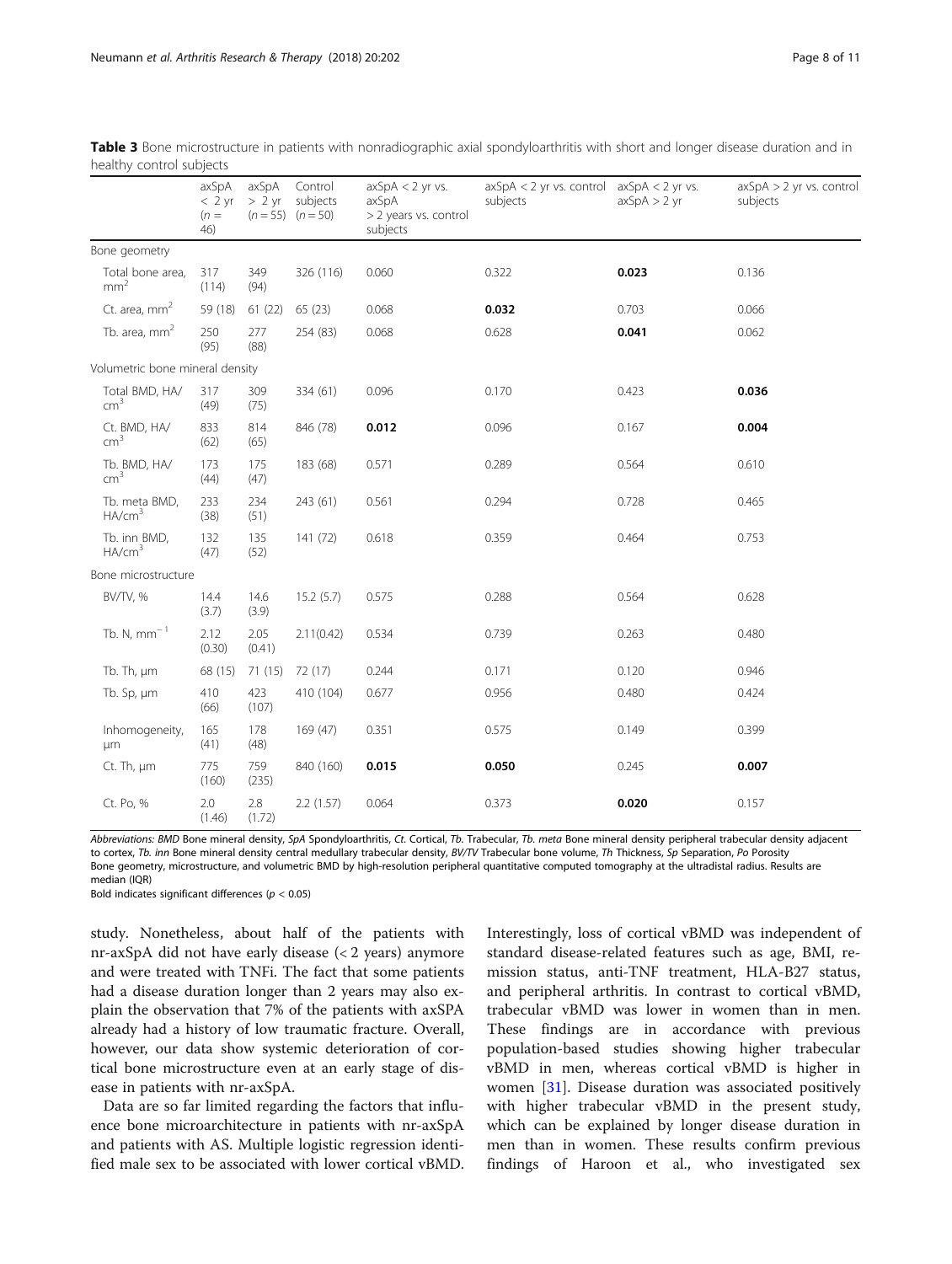|                       | Total BMD                |          |         | Ct. BMD                        |          |         | Trab. BMD |          |         |
|-----------------------|--------------------------|----------|---------|--------------------------------|----------|---------|-----------|----------|---------|
|                       | β                        | T.       | p       | β                              | $\top$   | р       | β         | $\top$   | p       |
| Model 1               |                          |          |         |                                |          |         |           |          |         |
| Age                   | 0.006                    | 0.068    | 0.946   | $-0.038$                       | $-0.449$ | 0.654   | $-0.073$  | $-0.952$ | 0.342   |
| Sex (male vs. female) | $-0.143$                 | $-1.730$ | 0.086   | 0.285                          | 3.523    | 0.001   | $-0.466$  | $-6.324$ | < 0.001 |
| <b>BMI</b>            | 0.079                    | 0.915    | 0.362   | $-0.004$                       | $-0.042$ | 0.966   | 0.083     | 1.080    | 0.282   |
| Smoking (yes/no)      | 0.118                    | 1.415    | 0.159   | $-0.041$                       | $-0.505$ | 0.615   | 0.103     | 1.378    | 0.171   |
| Intercept             | $\overline{\phantom{0}}$ | 11.570   | < 0.001 | $\qquad \qquad \longleftarrow$ | 29.784   | < 0.001 |           | 12.765   | < 0.001 |
| $R^2$ adjusted        | $\overline{\phantom{0}}$ | 0.016    |         | $\overline{\phantom{m}}$       | 0.059    |         | ÷,        | 0.219    |         |
| Model 2               |                          |          |         |                                |          |         |           |          |         |
| Age                   | $-0.109$                 | $-0.913$ | 0.364   | $-0.094$                       | $-0.858$ | 0.393   | $-0.151$  | $-1.498$ | 0.138   |
| Sex                   | $-0.095$                 | $-0.847$ | 0.399   | 0.300                          | 2.937    | 0.004   | $-0.420$  | $-4.448$ | < 0.001 |
| <b>BMI</b>            | 0.115                    | 1.036    | 0.303   | 0.017                          | 0.164    | 0.870   | 0.159     | 1.689    | 0.095   |
| Remission             | $-0.017$                 | $-0.150$ | 0.881   | 0.015                          | 0.147    | 0.883   | 0.048     | 0.512    | 0.610   |
| Disease duration      | 0.157                    | 1.241    | 0.218   | $-0.169$                       | $-1.460$ | 0.148   | 0.280     | 2.625    | 0.010   |
| Anti-TNF              | $-0.094$                 | $-0.776$ | 0.440   | $-0.131$                       | $-1.176$ | 0.243   | $-0.160$  | $-1.557$ | 0.123   |
| GC (yes/no)           | $-0.132$                 | $-1.131$ | 0.261   | 0.109                          | 1.023    | 0.309   | $-0.205$  | $-2.078$ | 0.041   |
| HLA-B27 positivity    | $-0.027$                 | $-0.254$ | 0.800   | 0.002                          | 0.020    | 0.984   | 0.027     | 0.304    | 0.762   |
| Peripheral arthritis  | 0.011                    | 0.095    | 0.924   | $-0.041$                       | $-0.404$ | 0.687   | $-0.093$  | $-0.987$ | 0.327   |
| Intercept             |                          | 8.522    | < 0.001 |                                | 23.225   | < 0.001 |           | 9.761    | < 0.001 |
| $R^2$ adjusted        |                          | $-0.038$ |         |                                | 0.130    |         |           | 0.258    |         |

<span id="page-8-0"></span>Table 4 Predictors of reduced total, cortical, and trabecular bone mineral density in patients with nonradiographic axial spondyloarthritis

Abbreviations: BMD Bone mineral density, Ct. BMD Cortical bone mineral density, Trab. BMD Trabecular bone mineral density, axSpA axial spondyloarthritis, BMI Body mass index, Anti-TNF Current treatment with anti-tumor necrosis factor α inhibitor, GC History of glucocorticoid treatment with ≥ 5 mg prednisolone equivalent daily for  $> 3$  mo

Remission status according to Ankylosing Spondylitis Disease Activity Score (ASDAS-CRP, inactive disease ASDAS-CRP < 1.3)

Bold indicates significant differences ( $p < 0.05$ )

differences among patients with AS and showed decreased cortical vBMD in men, whereas trabecular vBMD was worse in women [\[23\]](#page-10-0).

Although nr-axSpA specifically affects cortical bone, an evaluation of those patients treated with GCs > 5 mg daily for > 3 months in the past showed specific loss of trabecular bone associated with reduction of trabecular vBMD, lower total bone volume, and higher trabecular separation and inhomogeneity. Sutter et al. investigated postmenopausal women treated with oral GCs for > 3 months and age-/race-matched control subjects using HR-pQCT and DXA. In their study, despite no difference in areal BMD, GC-treated women showed an impairment of cortical and trabecular vBMD and bone microarchitecture [\[32\]](#page-10-0). Moreover, later stages of the disease, particularly in patients with severe AS with syndesmophyte formation, also trabecular vBMD appears to decrease, which is reflected by a study from Devogelaer and colleagues [[9\]](#page-9-0).

The strength of the present study is a detailed assessment of bone macro- and microarchitecture using HR-pQCT in patients with axSpA. To date, this is the largest nr-axSpA cohort with detailed bone analysis by HR-pQCT. A further strength and novelty of this work is

the assessment of patients with short disease duration. A limitation is, of course, that HR-pQCT cannot analyze the spine but is confined to peripheral sites. However, several studies have previously shown that structural changes in the peripheral bones reflect bone changes as well as fracture risk in the axial skeleton [\[22,](#page-10-0) [23](#page-10-0)].

The reason why nr-axSpA virtually exclusively affects cortical bone is not entirely clear. It can be speculated that such changes reflect increased cortical bone remodeling. For instance, it has long been known that the remodeling of cortical bone is highly dependent on strain [[33](#page-10-0)], and later concepts even suggested that cortical bone remodeling may even be entirely dependent on microcracks [[34](#page-10-0)]. Hence, altered bone responses to mechanical forces in nr-axSpA may be triggers for increased cortical bone remodeling and bone loss. In accordance with this, prostaglandin  $E_2$ , a prototype inflammatory mediator released upon injury and having a central role in nr-axSpA, has been shown to enhance cortical bone remodeling [[35](#page-10-0)]. The disbalance in cortical bone in patients with nr-axSpA, however, may stem from cytokines such as interleukin-17, which effectively suppress bone formation but at the same time increase bone resorption [[36](#page-10-0), [37\]](#page-10-0).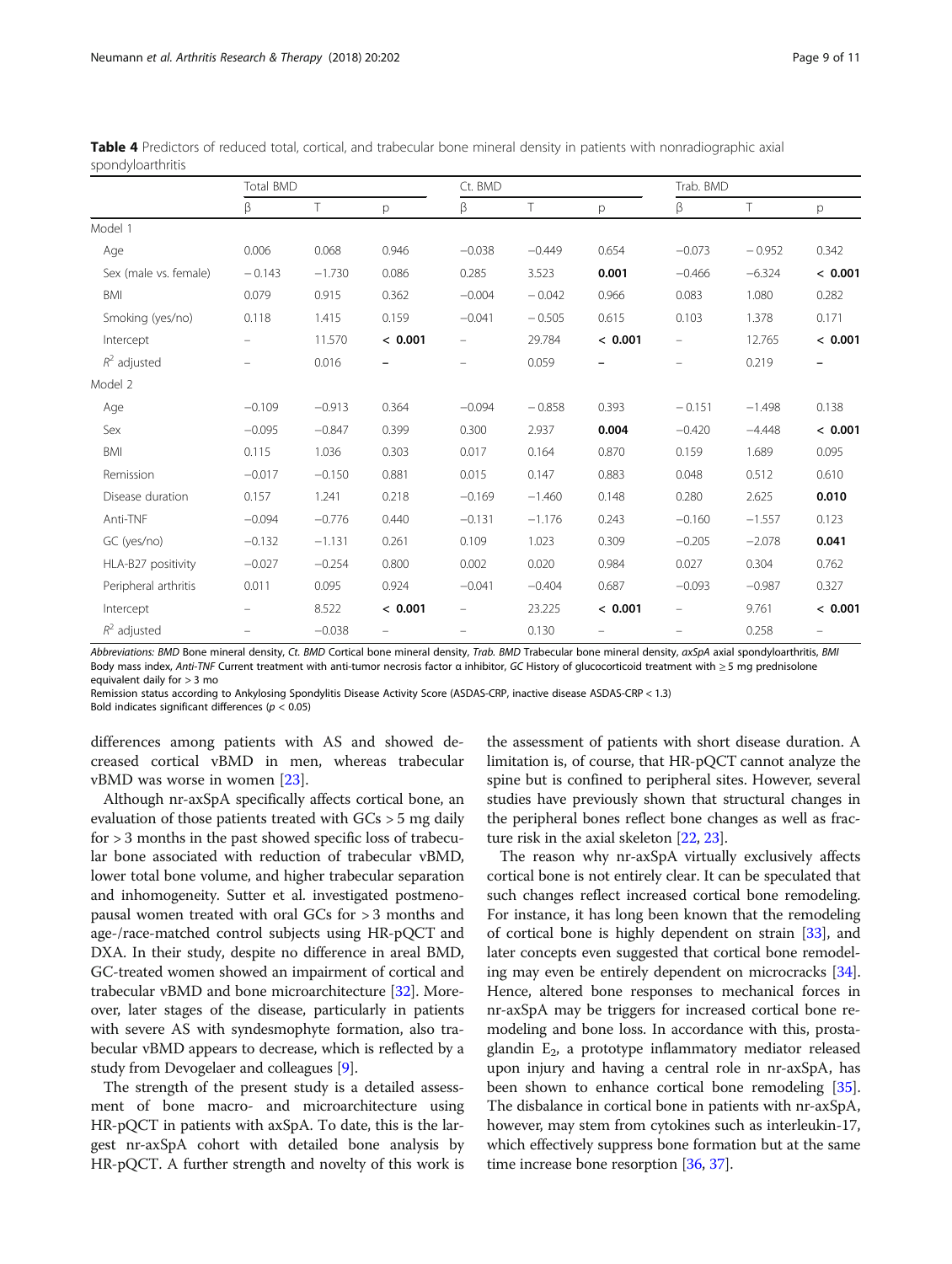# <span id="page-9-0"></span>**Conclusions**

In this study, we show that axSpA specifically leads to an early and virtually exclusive loss of cortical bone, thereby contrasting with many other inflammatory diseases but resembling features of bone loss observed in patients with IBD. In contrast, trabecular bone does not appear to be directly influenced by axSpA.

# Additional file

[Additional file 1:](https://doi.org/10.1186/s13075-018-1620-1) Table S1 Demographic parameters, disease-specific characteristics, and bone microstructure in patients with nonradiographic axial spondyloarthritis (nr-axSpA) with or without TNFi treatment. (DOCX 16 kb)

#### Abbreviations

ACPA: Anticitrullinated protein antibodies; AS: Ankylosing spondylitis; ASAS: Assessment of Spondyloarthritis international Society; ASDAS: Ankylosing Spondylitis Disease Activity Score; BASDAI: Bath Ankylosing Spondylitis Disease Activity Index; BASMI: Bath Ankylosing Spondylitis Metrology Index; BMD: Bone mineral density; BMI: Body mass index; BV/TV: Bone volume per tissue volume; CRP: C-reactive protein; Ct: Cortical bone; Ct.Po: Cortical porosity; Ct.Th: Cortical thickness; DMARD: Disease-modifying antirheumatic drug; DXA: Dual-energy x-ray absorptiometry; ESR: Erythrocyte sedimentation rate; GC: Glucocorticoid; HA: Hydroxyapatite; HLA-B27: Human leukocyte antigen B27; HR-pQCT: Highresolution quantitative computed tomography; IBD: Inflammatory bowel disease; MASES: Maastricht Ankylosing Spondylitis Enthesitis Score; SpA: Spondyloarthritis; Tb: Trabecular bone; Tb.Sp: Trabecular separation; TNF: Tumor necrosis factor α; TNFi: Inhibition of tumor necrosis factor α; vBMD: Volumetric bone mineral density

#### Acknowledgements

This study was supported by the Bundesministerium fuer Bildung und Forschung (BMBF project METARTHROS), the Deutsche Forschungsgemeinschaft (CRC1181), the Marie Curie project Osteoimmune and the Innovative Medicines Initiative-funded project Be The Cure (BTCure). CPF was supported by Cienciassem Fronteiras from Conselho Nacional de Desenvolvimento Cientifico e Tecnologico (CNPq), Brazil.

#### Funding

This study was supported by the Deutsche Forschungsgemeinschaft (CRC1181), the Bundesministerium für Bildung und Forschung (BMBF; project METARTHROS) and the Innovative Medicine Initiative-funded project Rheuma Tolerance for Cure (RTCure).

#### Availability of data and materials

All data generated or analyzed during this study are included in this published article.

## Authors' contributions

AN, JH, and AK collected and analyzed the data. LS performed the scan evaluation and motion grading. JH and ME performed the statistical analysis. AB provided data of healthy control subjects. AN, JH, AK, ME, CPF, DS, CM, RK, HR, JR, and GS interpreted the data and revised the manuscript. AN, JH, and GS wrote the manuscript. The present work was performed in fulfillment of the requirements for obtaining the 'Dr. med.' degree by AN. All authors read and approved the final manuscript.

#### Ethics approval and consent to participate

Ethical approval was obtained from the institutional review board of the Universitatsklinikum Erlangen. Patients provided written informed consent.

### Competing interests

The authors declare that they have no competing interests.

# Publisher's Note

Springer Nature remains neutral with regard to jurisdictional claims in published maps and institutional affiliations.

#### Author details

<sup>1</sup>Department of Internal Medicine 3, Friedrich Alexander University Erlangen-Nurnberg and Universitätsklinikum Erlangen, Ulmenweg 18, 91054 Erlangen, Germany. <sup>2</sup>St. Vincent Hospital, VINFORCE Study Group, Medical University of Vienna, Vienna, Austria. <sup>3</sup> Division of Rheumatology, Faculdade de Medicina da Universidade de São Paulo, São Paulo, Brazil.

# Received: 9 February 2018 Accepted: 9 May 2018<br>Published online: 30 August 2018

#### References

- 1. Donnelly S, Doyle DV, Denton A, Rolfe I, McCloskey EV, Spector TD. Bone mineral density and vertebral compression fracture rates in ankylosing spondylitis. Ann Rheum Dis. 1994;53:117–21.
- 2. Kilic E, Ozgocmen S. Bone mass in axial spondyloarthritis: a literature review. World J Orthop. 2015;6:298–310.
- 3. Klingberg E, Lorentzon M, Mellstrom D, Geijer M, Gothlin J, Hilme E, et al. Osteoporosis in ankylosing spondylitis - prevalence, risk factors and methods of assessment. Arthritis Res Ther. 2012;14:R108.
- 4. Lange U, Kluge A, Strunk J, Teichmann J, Bachmann G. Ankylosing spondylitis and bone mineral density—what is the ideal tool for measurement? Rheumatol Int. 2005;26:115–20.
- 5. Speden DJ, Calin AI, Ring FJ, Bhalla AK. Bone mineral density, calcaneal ultrasound, and bone turnover markers in women with ankylosing spondylitis. J Rheumatol. 2002;29:516–21.
- 6. Karberg K, Zochling J, Sieper J, Felsenberg D, Braun J. Bone loss is detected more frequently in patients with ankylosing spondylitis with syndesmophytes. J Rheumatol. 2005;32:1290–8.
- 7. Meirelles ES, Borelli A, Camargo OP. Influence of disease activity and chronicity on ankylosing spondylitis bone mass loss. Clin Rheumatol. 1999; 18:364–8.
- 8. Singh A, Bronson W, Walker SE, Allen SH. Relative value of femoral and lumbar bone mineral density assessments in patients with ankylosing spondylitis. South Med J. 1995;88:939–43.
- Devogelaer JP, Maldague B, Malghem J, Nagant de Deuxchaisnes C. Appendicular and vertebral bone mass in ankylosing spondylitis: a comparison of plain radiographs with single- and dual-photon absorptiometry and with quantitative computed tomography. Arthritis Rheum. 1992;35:1062–7.
- 10. Schett G, David JP. The multiple faces of autoimmune-mediated bone loss. Nat Rev Endocrinol. 2010;6:698–706.
- 11. Akgol G, Kamanli A, Ozgocmen S. Evidence for inflammation-induced bone loss in non-radiographic axial spondyloarthritis. Rheumatology (Oxford). 2014;53:497–501.
- 12. Briot K, Durnez A, Paternotte S, Miceli-Richard C, Dougados M, Roux C. Bone oedema on MRI is highly associated with low bone mineral density in patients with early inflammatory back pain: results from the DESIR cohort. Ann Rheum Dis. 2013;72:1914–9.
- 13. Allali F, Breban M, Porcher R, Maillefert JF, Dougados M, Roux C. Increase in bone mineral density of patients with spondyloarthropathy treated with anti-tumour necrosis factor α. Ann Rheum Dis. 2003;62:347–9.
- 14. Arends S, Spoorenberg A, Houtman PM, Leijsma MK, Bos R, Kallenberg CG, et al. The effect of three years of TNFα blocking therapy on markers of bone turnover and their predictive value for treatment discontinuation in patients with ankylosing spondylitis: a prospective longitudinal observational cohort study. Arthritis Res Ther. 2012;14:R98.
- 15. Kang KY, Ju JH, Park SH, Kim HY. The paradoxical effects of TNF inhibitors on bone mineral density and radiographic progression in patients with ankylosing spondylitis. Rheumatology (Oxford). 2013;52:718–26.
- 16. Klingberg E, Geijer M, Gothlin J, Mellstrom D, Lorentzon M, Hilme E, Hedberg M, Carlsten H, Forsblad-D'Elia H. Vertebral fractures in ankylosing spondylitis are associated with lower bone mineral density in both central and peripheral skeleton. J Rheumatol. 2012;39:1987–95.
- 17. Seeman E, Delmas PD. Bone quality—the material and structural basis of bone strength and fragility. N Engl J Med. 2006;354:2250–61.
- 18. Stein EM, Kepley A, Walker M, Nickolas TL, Nishiyama K, Zhou B, et al. Skeletal structure in postmenopausal women with osteopenia and fractures